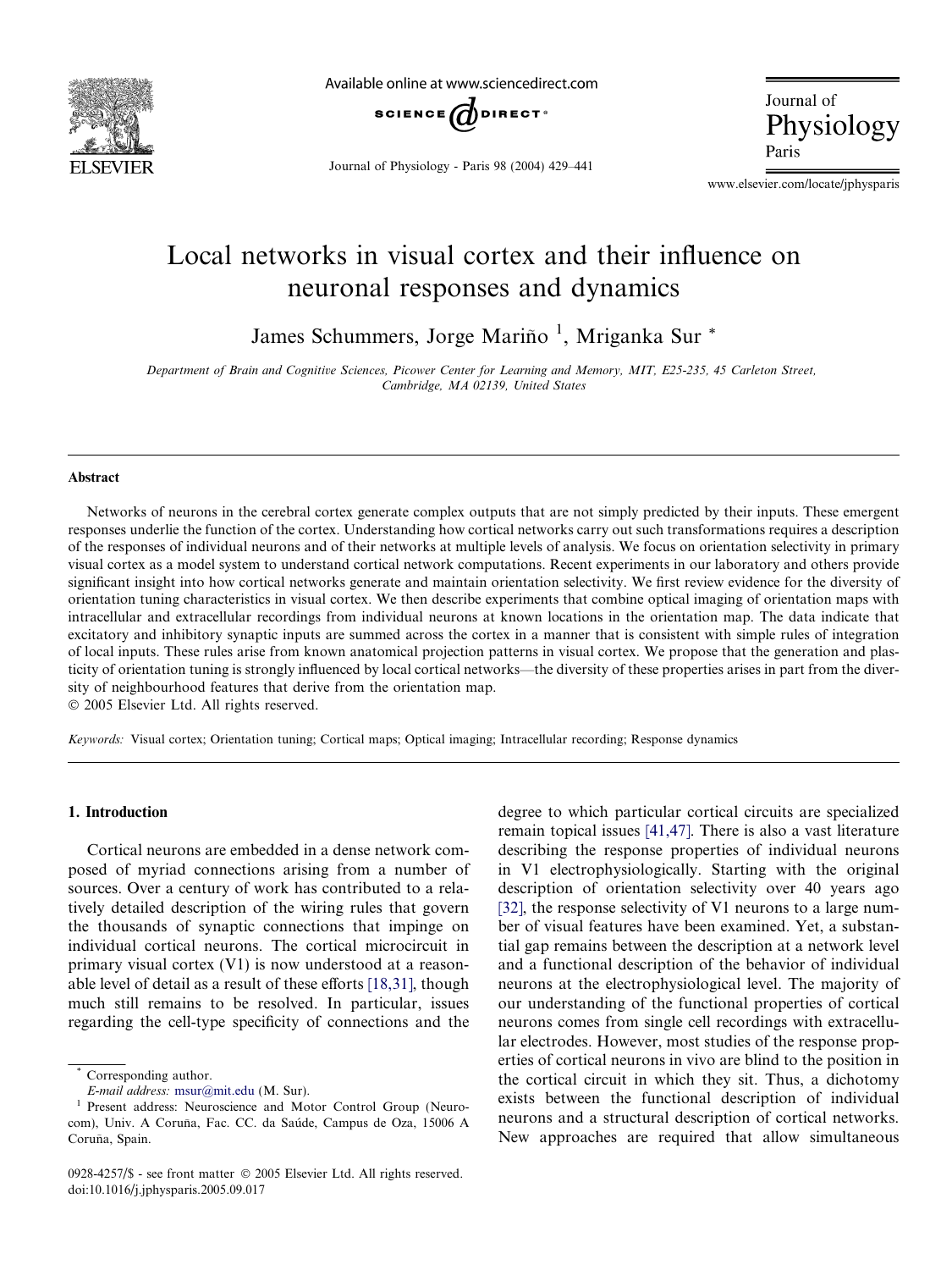characterization of the functional response properties of individual neurons and the nature of the cortical network in which they are located. We will describe recent work aimed at bridging this gap.

## 1.1. Orientation tuning in primary visual cortex

The primary visual cortex (V1) provides an excellent model system to study the behavior of cortical networks. V1 is amenable to study with a number of techniques and many of the basic properties of the cells and their connections are well described. The property of orientation selectivity is perhaps the most thoroughly studied response property of V1 neurons. The majority of V1 neurons are selective to the orientation of a stimulus pattern presented in their receptive fields. This is often termed an emergent property, because the major source of afferent drive to V1, the lateral geniculate nucleus of the thalamus (LGN), contains neurons that are relatively unselective for stimulus orientation. However, it is not entirely clear to what extent this transformation is strictly emergent. A large body of work over the last several decades has investigated the mechanisms that generate orientation selectivity in LGN-recipient layer IV neurons in V1. There has been considerable controversy regarding the degree to which it is the precise arrangement of the ''feedforward'' thalamocortical projections that converge to create orientation tuning in neurons in layer IV of V1. There is now substantial experimental support for some of the aspects of this model  $(24,37,50)$ ; see [\[25\]](#page-11-0) for a recent review). However, there are also numerous features of orientation tuning that this model cannot explain [\(\[14,21,44,52\];](#page-11-0) see [\[63,65\]](#page-12-0) for a review). Several computational models have proposed alternate schemes, based primarily on recurrent amplification of inputs to cortex, that can largely explain the experimental data without recourse to a strict arrangement of thalamocortical projections required by the feedforward model [\[7,17,64\]](#page-11-0). Some models that rely entirely on intracortical connections to produce tuning can produce orientation selectivity without any bias in the thalamocortical input [\[22\].](#page-11-0) As the specifics regarding this receptive field transformation are resolved [\[25,63,65\],](#page-11-0) other issues regarding orientation tuning have begun to emerge into the spotlight.

## 1.2. Generation vs. maintenance of tuning

One issue that we feel has been underemphasized is the maintenance of orientation selectivity. Regardless of the particular mechanisms that generate the initial selectivity in layer IV simple cells, the remaining inputs to those simple cells, as well as all of the inputs to neurons outside of the input layers, must be carefully coordinated to ensure that selectivity is maintained in the responses of neurons within the column. Given the large number of inputs that any given neuron receives, from a distributed network of neurons, this is not a trivial issue. The percentage of drive

provided by thalamocortical inputs is estimated to be roughly a third of the total in simple cells [\[25\].](#page-11-0) The rest of the synaptic drive to simple cells derives from the cortex. In fact, considering the multitude of other stimulus features that are computed by V1 neurons [\[33\],](#page-11-0) as well as the modulatory and feedback projections that V1 receives, it is impressive that V1 neurons are generally so sharply tuned at all.

The issue of the generation of orientation tuning is strictly limited to the emergence of tuning in layer IV simple cells, and yet there are relatively few studies that carefully limit the recordings to these neurons. (Note: we are largely limiting our description to the cat, where the majority of relevant work has been done. There are substantial differences in the laminar organization of orientation selectivity in other species, such as the ferret, monkey and tree shrew.) Much of the evidence that has been put forth in support of recurrent models of orientation tuning comes from experiments not restricted to layer IV simple cells. For instance, it has been demonstrated that remote inactivation of orthogonal orientation columns can reduce the orientation selectivity of neurons located 350–700  $\mu$ m distant [\[13,15\]](#page-11-0). This provides strong support for the importance of an intact cortical network for normal orientation tuning. A substantial portion of these data were taken from layer II/III complex cells, and thus in our view, are more relevant to the question of the maintenance of orientation tuning. Even in simple cells, such data do not rule out a feedforward mechanism for the initial generation of tuning, but they do emphasize the importance of interactions within the local network in shaping the responses of cortical neurons. Another argument for recurrent mechanisms of orientation tuning is the complex temporal dynamics of responses in macaque V1 neurons [\[51,52\]](#page-12-0). However, it is important to note that complex dynamics are not so evident in layer IVc, and therefore cannot argue for or against the feedforward model, but this behavior does hint that the cortical interactions may be shaping response tuning in interesting and complex ways.

Regardless of the particular mechanism that generates orientation tuning in layer IV simple cells, the maintenance of orientation tuning is necessarily cortical. We take the view that this is not a trivial problem, and it is one that deserves further attention. Experiments are needed to define the cortical inputs involved in the process and the rules by which they are integrated.

#### 2. Diversity of orientation tuning properties

A growing number of studies have emphasized the diversity of orientation tuning properties of V1 neurons. Although it has long been recognized that the orientation tuning characteristics of all V1 neurons are not identical, most models of orientation tuning do not explicitly take account of this fact. There are a number of obvious sources of variability among V1 neurons, including laminar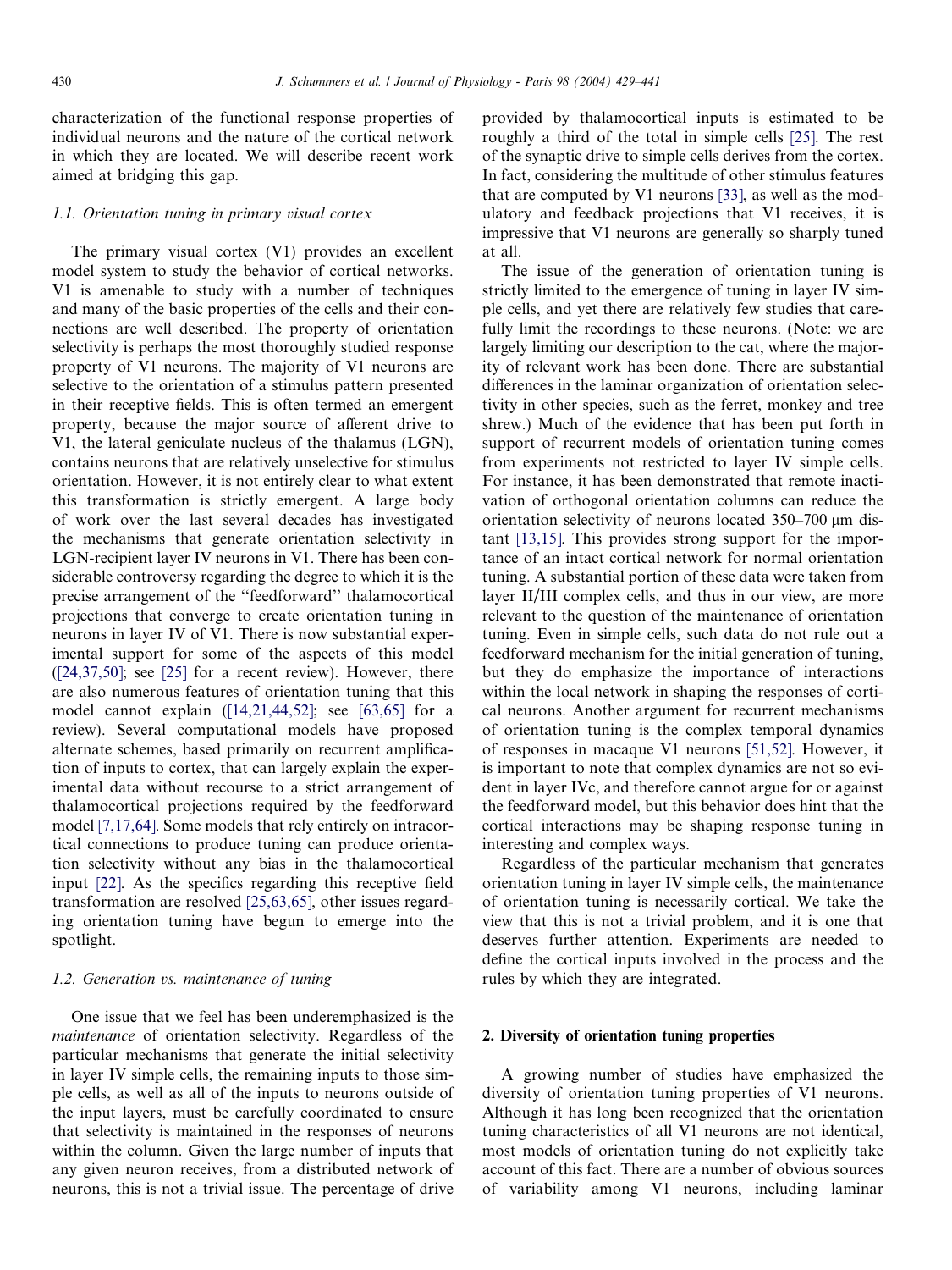position, receptive field type and position in the orientation preference map. It is only recently that these parameters are being considered in evaluating orientation selectivity.

## 2.1. Diversity in subthreshold tuning

Several recent reports have described diversity in several response parameters related to orientation tuning. Early intracellular recordings of subthreshold membrane potential suggested that the contribution of inhibition to shaping the orientation tuning curve was variable [\[48,70\].](#page-11-0) Many neurons showed inhibition tuned to the same orientation as the excitatory and spike response tuning curves. However, other neurons showed clear hyperpolarization only at or near the orthogonal orientation. This work led to the hypothesis that more than one mechanism may produce orientation tuning in V1 neurons [\[69\]](#page-12-0). Other studies have failed to find substantial evidence for orthogonal tuning of inhibition [\[1,23,46\].](#page-10-0) Recently, in a comprehensive study, Monier et al. [\[44\]](#page-11-0) have convincingly demonstrated that indeed the orientation tuning of inhibitory synaptic inputs shows substantial variability across the population. While the majority of neurons receive inhibition that peaks at their preferred orientation, a substantial minority receive inhibitory inputs that are orthogonal or oblique to their preferred orientation. The authors hypothesized that this diversity in synaptic mechanisms responsible for orientation tuning might be related to the diversity in the local cortical circuitry that results from the inhomogeneity of the orientation preference map. In fact, it has recently been shown that there are substantial differences in the synaptic inputs to neurons that depend strongly on their location within the orientation preference map [\[60\]](#page-12-0). Evidence suggesting that the diversity of local circuits generated by the orientation preference map can strongly influence the synaptic responses of V1 neurons will be discussed in detail below.

Another source of diversity in the inputs to V1 neurons is their laminar position. The fairly stereotypical pattern of synaptic connections between different layers [\[18,41\]](#page-11-0) leads to differences in the sources of input to neurons in different cortical layers. Although it has long been recognized that laminar differences exist [\[26,38\],](#page-11-0) many studies have not reported the laminar location of recorded cells. Several recent reports have reexamined the influence of laminar position on orientation properties of V1 neurons. Martinez et al. [\[42\]](#page-11-0) recorded intracellularly from neurons from all cortical layers and reconstructed their morphology. Interestingly, they found that there are laminar-specific differences in the synaptic mechanisms that compute orientation tuning. Specifically, they found that neurons in layer V have inhibitory tuning that is orthogonal to the preferred orientation of the cell. Throughout the other cortical layers, inhibition tended to be iso-oriented to excitation. There is also evidence that the influence of inhibition on orientation tuning in monkey V1 depends

strongly on layer. Sato et al. [\[57\]](#page-12-0) found that the broadening of orientation tuning that results from local iontophoresis of GABA antagonists was strongest outside of the input layers. Thus, orientation tuning may be re-computed in different cortical layers, by use of different synaptic integration mechanisms.

#### 2.2. Diversity in spike tuning

Several recent studies have highlighted the diversity of several aspects of orientation tuning in V1 neurons. Ringach and colleagues [\[53\]](#page-12-0) have carefully studied the orientation tuning properties of a large set of monkey V1 neurons with known laminar position. They found that orientation selectivity varies systematically with laminar location, but that there is substantial spread of selectivity in any given lamina as well. Overall, they found an even distribution of cells across the spectrum of selectivity, from extremely sharp tuning, to completely unselective. This work highlights the problems that can arise from assuming that a single model can explain the orientation tuning of all V1 neurons.

Further work from the same group has examined the temporal dynamics of orientation tuning using reverse-correlation analysis of the responses to dynamic grating stimuli [\[52\]](#page-12-0). Using this approach, it is possible to examine suppression and enhancement of firing on a millisecond time scale for each orientation. The authors found evidence for tuned enhancement and suppression, as well as untuned, global, enhancement and suppression, with each component following a different time course. Interestingly, they only found tuned suppression in a subpopulation of cells, again suggesting different mechanisms acting to produce sharp tuning in different cells.

Another intriguing example of diversity related to orientation tuning is in the input–output transformation performed by V1 neurons. Volgushev et al. [\[73\]](#page-12-0) compared the tuning curves of the subthreshold membrane depolarization and the spiking response in a population of V1 neurons. They found that the degree of sharpening in this transformation varied over a large range. Many neurons had already sharp membrane potential tuning curves, whereas others had broad input tuning, which was dramatically sharpened by the transformation to spikes. Carandini et al. [\[12\]](#page-11-0) have found similar results.

These studies make it clear that a single standard model cannot provide a complete description of orientation tuning in V1. There is diversity in the spike tuning shape and dynamics, synaptic contributions of excitation and inhibition to tuning, as well as the input–output transformation performed by individual neurons. Providing an explanation for the diversity in all these aspects of the computation of orientation tuning will be an important goal for future conceptions of orientation tuning in V1. A logical assumption is that this diversity reflects a diversity of local circuit architectures, and can therefore provide an opportunity to link circuitry with function.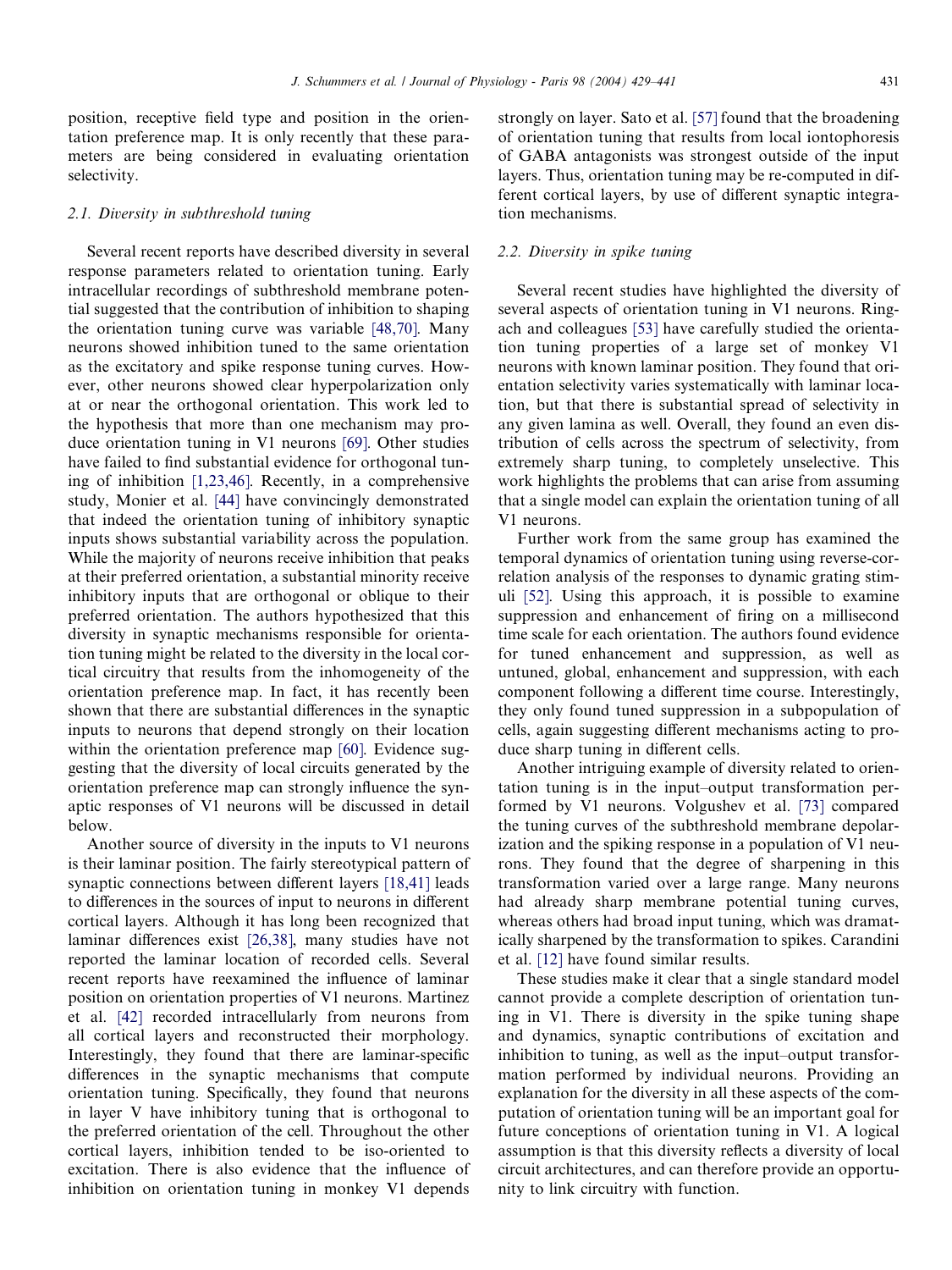## 3. Orientation map and anatomical connectivity

The representation of orientation in V1 consists of an orderly, latticed map of preferred orientation. Columns of neurons sharing similar orientation preference are grouped into orientation domains, which are arranged radially around pinwheel centers, where orientation domains representing all orientations converge [\[8,9\].](#page-11-0) The pinwheel centers are spaced semi-regularly, with separations typically  $600-800 \mu m$  [\[49\]](#page-11-0). Thus, over large expanses of V1, preferred orientation changes smoothly and gradually, but at pinwheel centers, there is an abrupt shift in preferred orientation over an extremely small scale. These maps provide an important link between the activity of individual neurons and the functional properties of the entire network surrounding them.

There are clear links between the functional architecture and the anatomical architecture. The long-range patchy connections of superficial layer neurons preferentially link domains representing similar orientations [\[29,54\]](#page-11-0); bulk injection of a retrograde tracer into an orientation domain will label neurons in other orientation domains representing similar orientations, although the degree of selectivity of these connections is debatable [\[36\].](#page-11-0) Thus, it appears that there may be a structural basis for the orientation map layout in the form of the long-range intrinsic connections. Interestingly, when an orientation map is artificially induced in auditory cortex by early postnatal rewiring, the horizontal connections in the rewired auditory cortex take on somewhat patchy patterns [\[62\]](#page-12-0). There is also intriguing recent data that these horizontal connections, and by extension the map they represent, may influence the spontaneous patterns of cortical activity [\[4,68\]](#page-11-0). There is also evidence in tree shrews and monkeys that the extent of the patchy connections may be extended along the retinotopic dimension that reflects the orientation that they represent [\[11\]](#page-11-0).

Thus, the evidence that the pattern of long-range connections reflects the structure of the orientation map is fairly strong. However, the retinotopic space represented by the long-range connections impinging on any given position most likely falls outside of the classical receptive field for that location [\[27,66\].](#page-11-0) Hence, the long-range connections probably only mediate surround influences on the receptive field, which is driven by more local inputs with overlapping retinotopic representations. Though the range of the retinotopic representation of the long-range connections relative to different metrics of receptive field size is under debate [\[2\]](#page-11-0), the computation of orientation tuning per se is most likely mediated by local connections representing only the very center of the receptive field. The evidence that these local connections respect the structure of the orientation map is generally lacking. Bulk tracer injections label a dense, homogeneous set of neurons within  $\sim$ 500 µm of the injection site [\[11,28,36\]](#page-11-0). Individual filled neurons have dendritic arbors that can be seen to cross the boundaries of orientation domains and pinwheel centers [\[39\]](#page-11-0). Furthermore, injections targeted to pinwheel centers label an isotropic region comparable to that labeled with injections into orientation domains [\[76\]](#page-12-0). There is no evidence for anisotropy, or other specific targeting of local connection patterns to maintain the orientation specificity of these connections, as there is for long-range connections. Hence, based on anatomical data, it would be expected that neurons near pinwheel centers receive much more broadly tuned synaptic inputs from the local circuit.

Physiological experiments also support this architecture. Cross-correlation experiments suggest that nearby neurons are most likely to be synaptically coupled, even near pinwheel centers [\[16,61\].](#page-11-0) In an elegant series of combined optical imaging and slice recording experiments, it has been demonstrated that the synaptic input to ferret V1 neurons arises from an isotropic input region [\[55,56,74\].](#page-12-0) Numerically, the vast majority of input comes from a region within  $\sim$ 500 µm of the recorded cell. The spatial distribution and scale of integration is fairly similar for inhibitory and excitatory inputs. For neurons located in orientation domains, the result is reasonably sharp tuning of local inputs, with the inhibitory inputs being slightly more broadly tuned. Unfortunately, neurons were not recorded near pinwheel centers, so the anatomical demonstration of unselective inputs to pinwheel centers remains to be confirmed in this paradigm. We would expect, based on the tracer injection and the cross-correlation results, that neurons recorded near pinwheel centers would respond to stimulation of sites representing all orientations within  $\sim$ 500  $\mu$ m.

It appears, therefore, that there are dense connections between neighboring sites in V1, without regard for the functional representation of orientation. Thus, neurons situated close to pinwheel centers are likely to be connected with neurons having all preferred orientations, whereas neurons located in orientation domains are connected only with neurons sharing similar orientation preferences.

#### 4. Orientation tuning relative to orientation map

The orientation preference map provides an excellent opportunity to study the influence of local circuits on orientation tuning. Based on the spatial rules of connectivity extracted from the anatomical and physiological experiments described in the previous section, it is possible to make a reasonable estimation of the orientation composition of the local inputs to any location in the orientation map. [Fig. 1](#page-4-0)A shows a representation of the estimated regions over which two example neurons, one situated at a pinwheel center, and one in the center of an orientation domain, would be expected to pool local inputs. [Fig. 1](#page-4-0)B and C shows two examples of such an analysis. For a location at a pinwheel center [\(Fig. 1A](#page-4-0) left circle, [Fig. 1B](#page-4-0)) and in an orientation domain ([Fig. 1](#page-4-0)A right circle, [Fig. 1C](#page-4-0)), the local input tuning was estimated by calculating a histogram of pixels representing each orientation within a circle of radius  $400 \mu m$ . The estimated local input tuning is nearly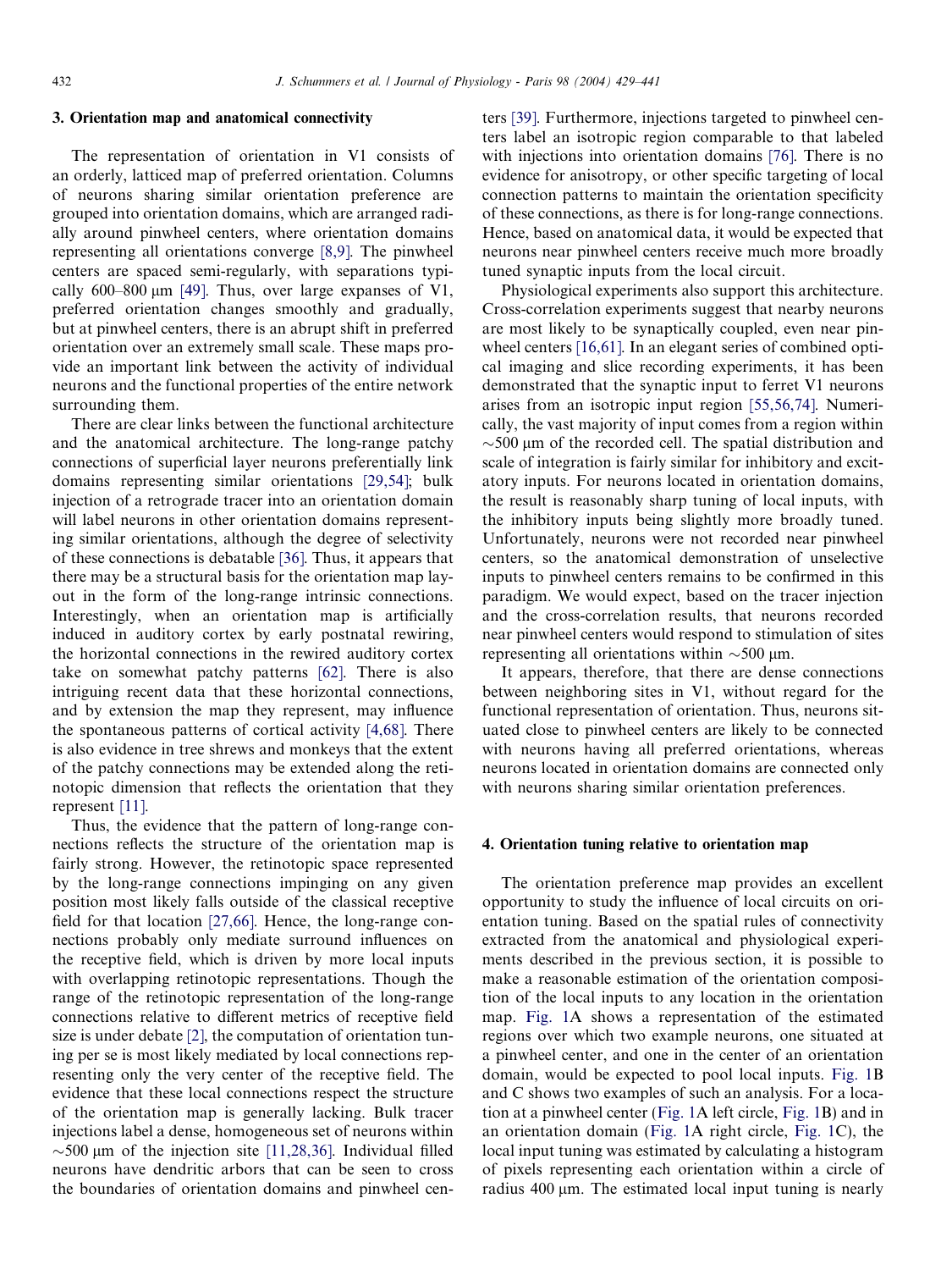<span id="page-4-0"></span>

Fig. 1. Neurons near pinwheel centers are sharply orientation tuned, despite the broadly tuned inputs arising from the local network. A. Orientation preference map obtained from cat area 17 with optical imaging of intrinsic signals. The preferred orientation of each pixel is binned into eight orientations  $(22.5^{\circ}$  interval), and represented by the pseudocolor code indicated by the legend to the right of the map. The spatial scale is indicated by the black bar, which represents 1 mm of cortical distance. The two circles represent estimations of the spatial extent of the dense local projections to the points at the center of each circle, marked by crosses. B,C. Histograms of the number of pixels representing each orientation that fall within the two circles shown in A, color coded according to the same code as in panel A (shown below the plot). Panel B is the histogram calculated from the left circle in Panel A, centered on a pinwheel center, and therefore the orientation distribution is flat. Panel C is calculated from the circle centered on an orientation domain, resulting in a peaked distribution, centered on the orientation represented in the orientation domain. D,E. Orientation tuning curves measured with extracellular recordings from the two locations marked by crosses in panel A. The stimulus orientations are again coded with the same color code as in panels A–C for ease of comparison. Both cells are well tuned for orientation, despite the differences in the surrounding orientation representations estimated from the orientation map.

flat for the pinwheel center, and sharply tuned for the orientation domain location. Surprisingly, studies that have measured the orientation tuning characteristics of neurons near and far from pinwheel centers have failed to find any differences in their tuning curves [\[19,40,60\].](#page-11-0) Fig. 1D–E show the firing rate tuning curves of neurons recorded at each of the two sites indicated in Fig. 1A. The tuning curves are fairly similar, representative of the results from large populations of recordings. This result presents an interesting conundrum: neurons are sharply tuned even

when the most likely source of the majority of their synaptic inputs are broadly tuned.

## 4.1. Orientation tuning of subthreshold responses depends on map location

In order to explore the influence of the local cortical circuit on the responses of V1 neurons, we have combined optical imaging of intrinsic signals with whole cell patch recordings in vivo. This approach allows the features of the responses of individual neurons to be correlated with a precise description of the orientation representation in the patch of cortex surrounding them. Unlike previous experiments combining extracellular recordings with optical imaging, the use of intracellular recordings permits the measurement of subthreshold membrane potential, which is much more closely linked to synaptic inputs than the spiking activity of neurons. Anatomical data suggests that a large majority of the synaptic input to V1 neurons is derived from a fairly small patch of surrounding cortex [\[11,76\].](#page-11-0) We are therefore in a position to test whether the tuning of the subthreshold membrane potential responses reflects the orientation representation in the local neighborhood.

[Fig. 2](#page-5-0) shows the responses of a simple cell located in an orientation domain in response to stimulation with drifting gratings spanning  $180^\circ$  in orientation. Panel A shows the membrane potential traces in response to each of eight orientations and a blank screen. At the preferred orientation, there is a depolarizing response that is modulated at the temporal frequency of the grating drift. There is also a DC offset during the entire duration of the grating presentation on which the modulated component sits. There is a weaker response to near preferred orientations, and at the orthogonal orientation, there is almost no response at all. Panel B shows the spike response of the cell. The cell is sharply tuned—there is no response more than  $22^{\circ}$  from the preferred orientation. The spike response is very strongly modulated by the grating phase, typical of simple cells. Panel C shows the tuning curves computed from the DC component of the membrane potential and spike responses to the full  $360^{\circ}$  of stimulus presented.

[Fig. 3](#page-6-0) shows the responses of a simple cell located near a pinwheel center. The pattern of responses is clearly different from that of the cell shown in [Fig. 2](#page-5-0). The response to the preferred orientation is fairly similar—there is a mean depolarization of roughly 10 mV that shows clear modulation with the grating phase. However, there is also a strong response all orientations, including the orthogonal. The depth of the modulated component is much weaker or non-existent, but the DC component of the response is nearly as strong at the orthogonal as at the preferred. This cell appears to be receiving strong synaptic drive regardless of the stimulus orientation. The spike responses, in contrast, are restricted to the preferred orientations.

[Fig. 4](#page-6-0) demonstrates the differences in the tuning of subthreshold depolarization in neurons situated near to, or far from, pinwheel centers. [Fig. 4](#page-6-0)A shows the average firing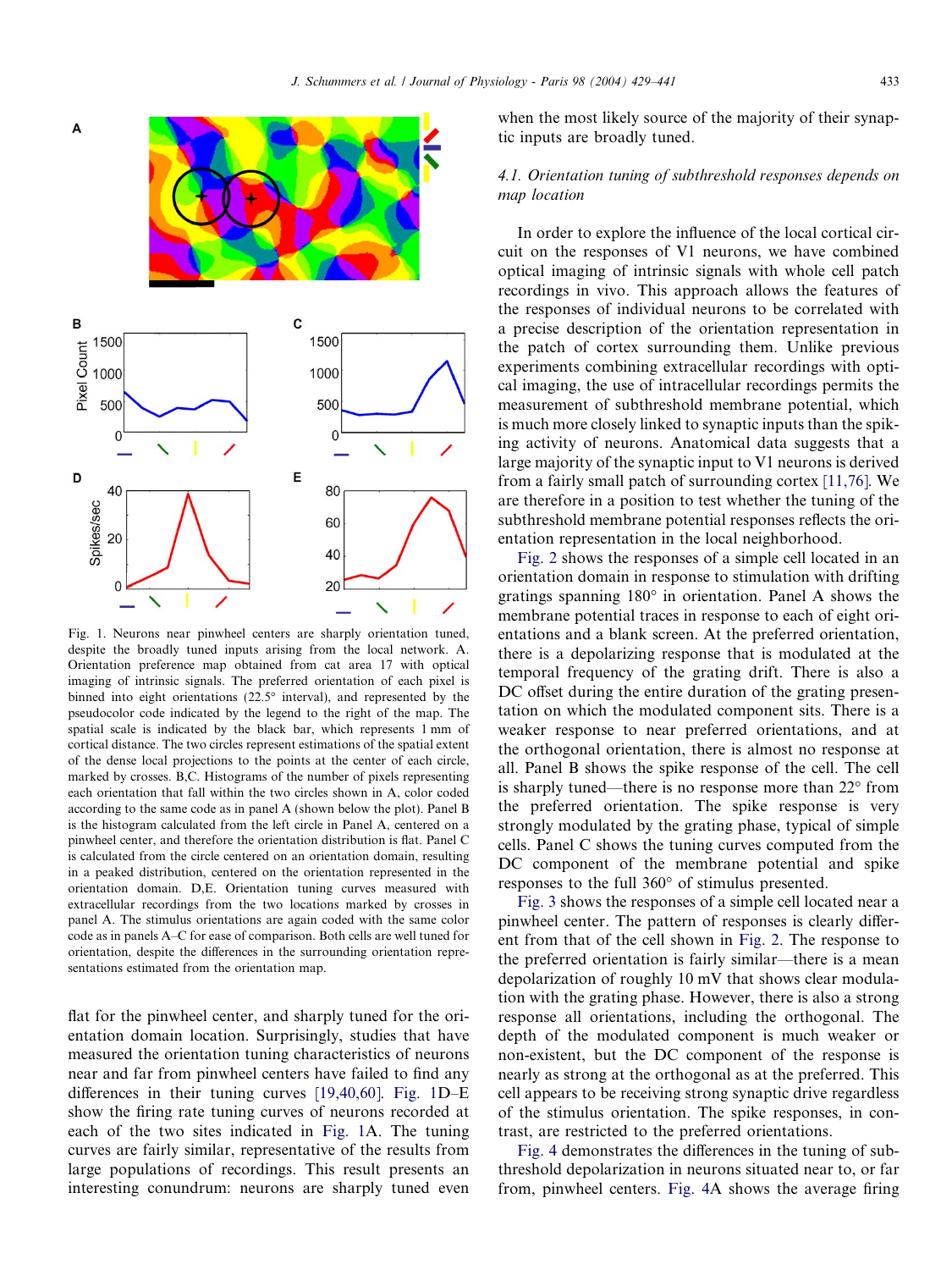<span id="page-5-0"></span>

Fig. 2. Membrane potential and firing rate tuning of a simple cell in an orientation domain. A. Membrane potential traces during stimulation with each of eight stimulus orientations, centered on the preferred orientation of the cell. Each trace is the average of five trials after removal of spikes. The thin line represents the resting membrane potential, in the absence of visual stimulation. The panel on the far left is the membrane potential in response to a blank stimulus. B. PSTH plot of the spike response, extracted from the membrane potential responses in A. The time scale in B also applies to A. C. Tuning curve of the mean membrane potential (Vm) in response to each stimulus orientation. The open circles represent measured data points; continuous line is the Gaussian fit to the data. D. Tuning curve of the spike firing rate (FR). Conventions as in C. Horizontal lines represent resting potential in C and spontaneous FR in D.

rate tuning curves of neurons located near pinwheel centers (dashed line), and those located far from pinwheel centers, in orientation domains (solid line). As previously demonstrated [\[40\]](#page-11-0), the tuning curves are nearly indistinguishable. These population averages include neurons located in all cortical layers, and with both simple and complex receptive field types. Thus, other potential sources of diversity have probably been averaged out. As shown in [Fig. 4B](#page-6-0), there is a dramatic difference in the subthreshold tuning curves for neurons located near pinwheel centers. The difference is most prominent on the flanks of the tuning curves, near the orthogonal orientation. Neurons near pinwheel centers show a response that is almost twice as large as the responses of neurons in orientation domains. Furthermore, the response to the orthogonal orientation is almost half of the amplitude of the response to the preferred orientation. This difference is not at all apparent in the firing rate tuning curves, indicating that the large depolarizations at non-preferred orientations are filtered out by the spike threshold. Thus, V1 neurons appear to receive synaptic input that reflects the local cortical circuit composition, but the inputs are transformed differently to produce location invariant spike tuning.

The results of this experiment suggest that the subthreshold membrane potential responses of V1 neurons are correlated with the composition of the local patch of cortex surrounding them. In fact there is a clear linear relationship between the selectivity of the orientation representation in the local neighborhood and the selectivity of the membrane potential response [\[60\].](#page-12-0) Furthermore, the modulation of the membrane potential response between the preferred and orthogonal orientation is also strongly correlated with the orientation representation in the local neighbourhood of cells. This study used the same procedure illustrated in [Fig. 1](#page-4-0) to estimate the local input tuning. Thus, a simple model of local input pooling can capture the majority of subthreshold tuning in V1 neurons.

It is worth noting that the calculation of response tuning by the Orientation Selectivity Index [\[60\]](#page-12-0) includes the DC component of the response. The F1 (temporally modulated component) to F0 (DC component) ratio of the spike response is used to classify cells as simple or complex, but the F1 component of the membrane response in simple cells does not match the local input tuning particularly well in all cells. The DC component is the part of the response that is not specific for spatial phase of the stimulus. This raises the possibility that the local circuit contribution to the subthreshold response is not phase selective, as proposed in some models of cortical circuits [\[43\],](#page-11-0) but not others [\[67\]](#page-12-0). It is also possible that the orientation map used to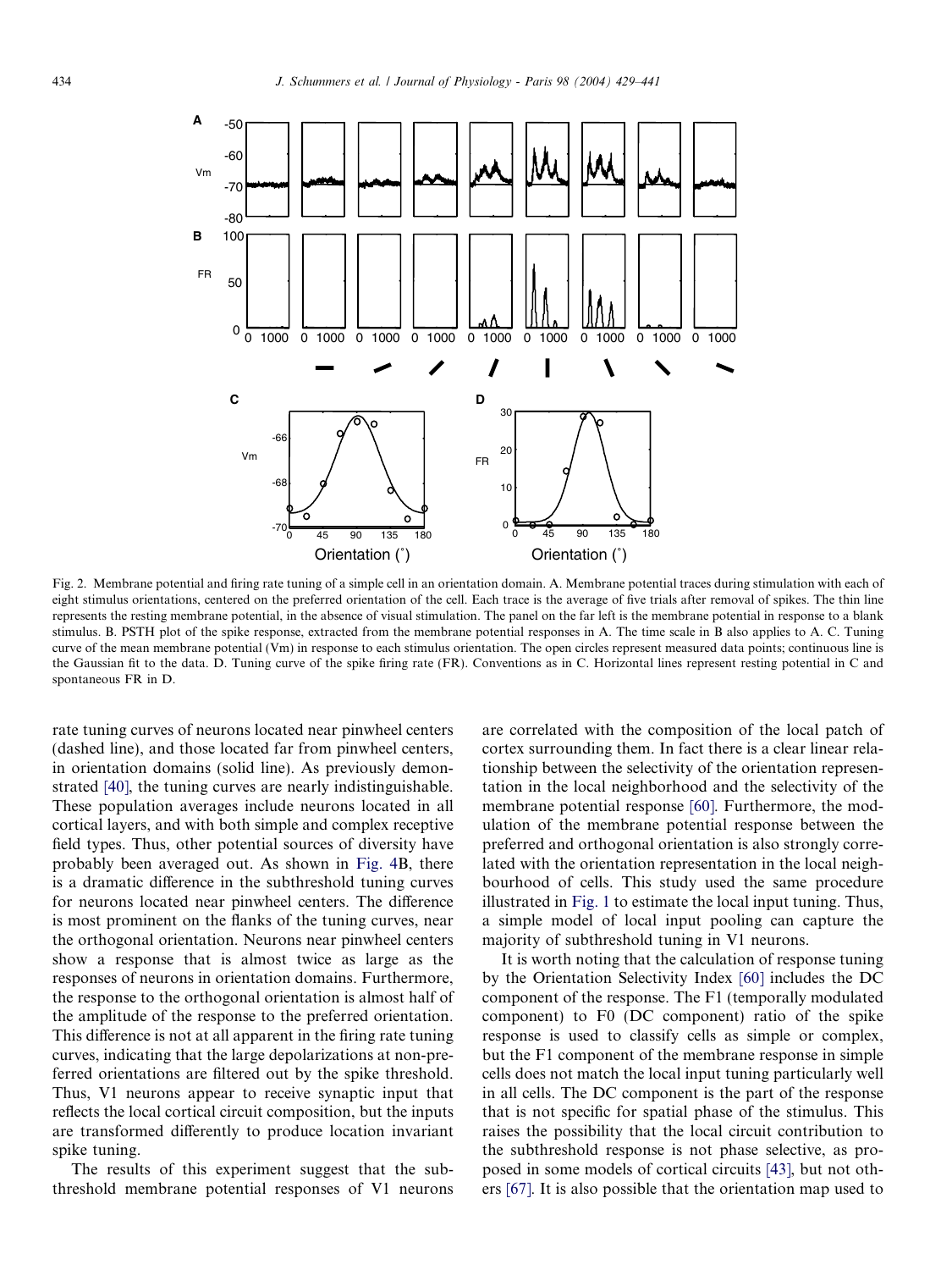<span id="page-6-0"></span>

Fig. 3. Membrane potential and firing rate tuning of a simple cell located near a pinwheel center. A. Membrane potential traces during stimulation with each of eight stimulus orientations, centered on the preferred orientation of the cell. All conventions are the same as in [Fig. 2](#page-5-0). B. PSTH plot of the spike response, extracted from the membrane potential responses in A. C,D. Tuning curves of the membrane potential (Vm) and firing rate (FR).



Fig. 4. Tuning curves of pinwheel center neurons have large DC offset. A. Average firing rate tuning curves of a population of  $n = 11$  pinwheel center cells (dashed line) and  $n = 7$  orientation domain cells (solid line). The tuning curves of individual neurons were normalized by first aligning the preferred orientation to  $90^{\circ}$ , subtracting the response to the blank stimulus, and dividing by the response to the preferred orientation. B. Average tuning curves for the same population of pinwheel center and orientation domain neurons as in A. The tuning curves of individual neurons were normalized just as the FR tuning curves before averaging (in this case, the response to the blank stimulus is an estimate of the resting potential, rather than the spontaneous FR). Adapted from [\[60\]](#page-12-0).

calculate the local input tuning is based on slow intrinsic signals that do not provide information about stimulus phase. A faster method of mapping, such as with voltage sensitive dyes, may provide information about phase-specific cortical inputs. As the F1 modulation of the membrane potential contributes strongly to firing, it will be important to define the source of the inputs contributing to this aspect of the membrane potential response.

## 4.2. Mechanisms regulating spike tuning near pinwheel centers

As described above, the input–output transformation, from synaptic inputs to spiking outputs, is dramatically different in neurons located near pinwheel centers. Inputs coming at orthogonal orientations are essentially filtered out from the spiking response of the neuron. What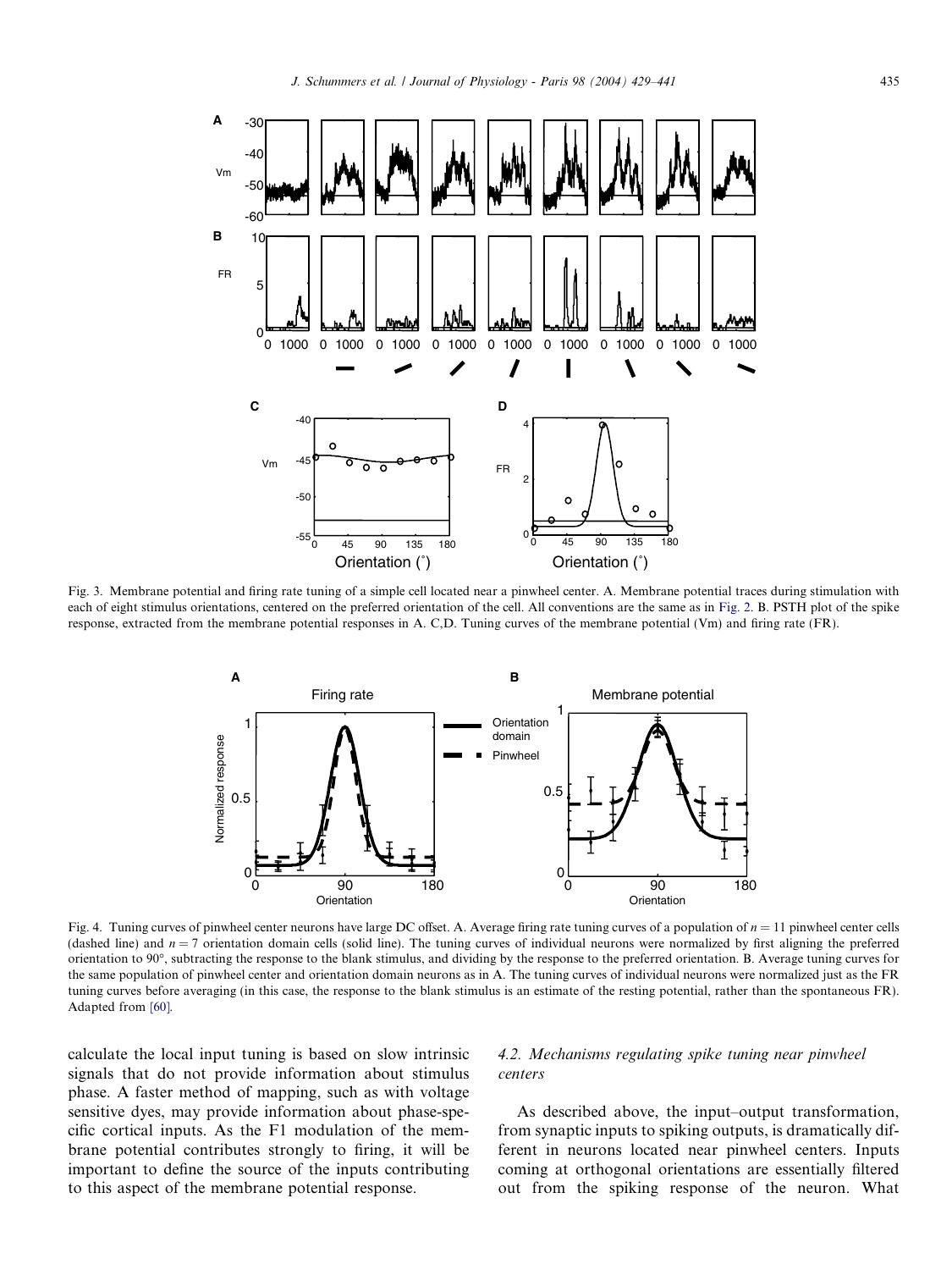mechanisms might be involved in this process? The synaptic inputs to a neuron are integrated by some linear or nonlinear process, resulting in a net membrane depolarization at the soma. This depolarization may then lead to spiking if the spike threshold is reached. Several groups have examined the factors that determine the transformation of membrane potential into spiking in V1 neurons in vivo. While some studies suggest that a linear model can describe the transformation reasonably well [\[12\],](#page-11-0) there are indications that the situation may be more complicated. Spike generation has been shown to be dependent on the temporal microstructure of membrane potential fluctuations. High frequency fluctuations in membrane potential lead to higher firing rates, whereas spike rates are lower for the same mean membrane potential without rapid fluctuations [\[5,6,71,72\]](#page-11-0). Furthermore, the membrane potential contains more high frequency fluctuations in response to the preferred orientation than in response to non-preferred orientations [\[6,72\].](#page-11-0) In fact, the tuning curve of high frequency components of the membrane potential are more similar to the firing rate tuning curves than are the tuning curves of other slower components of the subthreshold response. Thus, the spiking response can be preferentially enhanced for the preferred orientation by a network or cellular mechanism that enhances rapid membrane potential fluctuations. It will be interesting to see whether such a mechanism is involved in the dramatic sharpening seen in pinwheel center neurons.

It is also possible that the balance of excitation and inhibition plays an important role in regulating the tuning of spiking outputs of neurons near pinwheel centers. There is substantial evidence for shunting inhibition in V1 neurons [\[1,10,30,44\]](#page-10-0), though the tuning of such inhibition is not entirely clear [\[1,44\].](#page-10-0) Shunting inhibition can effectively clamp the membrane potential, which has the effect of reducing the influence of excitatory synaptic inputs, and also reducing the variability of membrane potential [\[44\]](#page-11-0). Thus if there is sufficient inhibition at non-preferred orientations, the membrane potential may be effectively prevented from reaching threshold, despite the large depolarizations seen in neurons near pinwheel centers. There is evidence that a substantial portion of V1 neurons receive shunting inhibition that is tuned orthogonal to the preferred orientation of the cell, and such neurons have been hypothesized to be located near pinwheel centers [\[44\]](#page-11-0). However, to act as a regulator of firing rate tuning, inhibition need not be orthogonally tuned. So long as the inhibition at non-preferred orientations is adequately strong, it can serve to prevent firing by balancing excitatory inputs. In fact, it has been shown that the membrane potential responses of pinwheel center neurons contain a large component of inhibition [\[60\]](#page-12-0). [Fig. 5A](#page-8-0) show the membrane potential responses of a pinwheel center neuron in response to the preferred and orthogonal orientation. The responses were recorded in the presence of three levels of constant current injection. Positive current injection (top traces) unmasks inhibitory inputs, whereas negative current

injection (bottom traces), enhances the visibility of the excitatory components. The middle traces show the response at the resting potential. In this condition, there is a substantial depolarization in response to the orthogonal grating. When the cell is hyperpolarized with negative current, the response grows larger, and when the cell is depolarized, the response inverts to hyperpolarization, indicative of inhibition. This suggests that the response to the orthogonal grating is a compound response, composed of both excitation and inhibition. Therefore it seems likely that inhibition, by balancing excitation may play an important role in minimizing the spike response at orthogonal orientations. For comparison, a neuron in an orientation domain ([Fig. 5](#page-8-0)B) shows neither depolarization nor hyperpolarization in response to the orthogonal grating. The results from this cell indicate that orientation domain neurons receive very little, if any, synaptic drive at the orthogonal orientation. This rules out the possibility that the small membrane potential response to the orthogonal orientation in orientation domain neurons results from balanced or shunting inhibition. Although the data are not sufficient to evaluate a quantitative model of in the integration of inhibitory synaptic inputs, these data hint that the integration of inhibitory inputs also follows a spatially isotropic rule. If so, inhibitory inputs may play a crucial role in filtering out responses to non-preferred orientations in pinwheel neurons.

# 4.3. Pattern adaptation-induced orientation shifts at pinwheel centers

At a first glance it is surprising that neurons near pinwheel centers show such sharp spike tuning, given the broadly tuned inputs they receive. It seems that the spike tuning must be tightly regulated by some cortical mechanism, such that the inputs at non-preferred orientations, substantial though they may be, remain below spike threshold. Though the exact cellular mechanisms that provide this regulation are not entirely understood, the most likely explanation is that the levels of excitation and inhibition are balanced either anatomically, by synaptic weighting mechanisms, or cellular integration properties, relative to the spike threshold (see above). For neurons in orientation domains, this balance need not be precise, because there is simply not enough excitation at non-optimal orientations to exceed the spike threshold. However, in many neurons near pinwheel centers, the mean depolarization at orthogonal orientations is very similar to that for the preferred orientation. In such cases, the regulatory mechanisms must be extremely precise in order to maintain sharp spike tuning. In fact, it seems likely that synaptic weights must be dynamically balanced in order to maintain sharp tuning in the context of ongoing activity during the course of normal ongoing function. One might expect, therefore that the tuning curves of neurons near pinwheel centers would be more labile. That is to say, perturbations that alter the strength of synaptic inputs coding orientations on the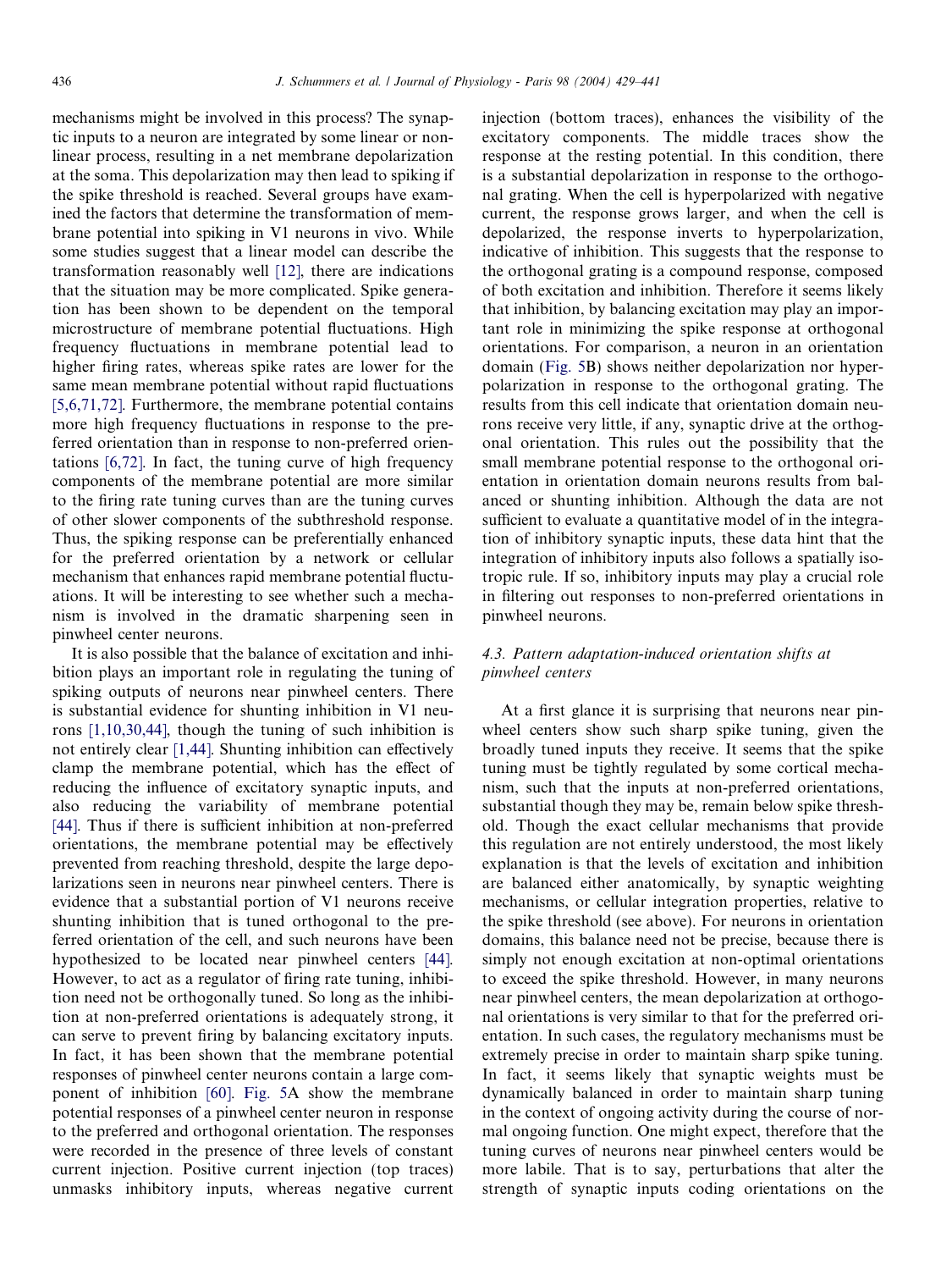<span id="page-8-0"></span>

1 sec

Fig. 5. Pinwheel center neurons receive both excitation and inhibition at the orthogonal orientation. A. Responses of a pinwheel center neuron to the preferred and orthogonal orientation under three levels of membrane depolarization. The left column shows the membrane potential response to the preferred orientation when the cell was depolarized with positive current injection (top), at resting membrane potential (middle), and hyperpolarized with negative current injection (bottom). The right column shows the responses to the orthogonal orientation under with the same current injection protocol. The response at rest and depolarized potentials is mostly depolarization, but the recording with positive current injection reveals a hyperpolarization, indicative of an inhibitory component of the response. B. Responses of an orientation domain neuron under the same conditions used for the pinwheel neuron shown in A. All conventions are identical to those in A. Note that this neuron shows no membrane potential response for the orthogonal orientation, regardless of the manipulation of the membrane polarization, indicating that this neuron does not receive visually-driven synaptic inputs in response to the orthogonal orientation. Adapted from [\[60\].](#page-12-0)

 $4 mV$ 

flanks of the tuning curve, where the inputs are close to threshold, should be able to change the shape of the tuning curve.

 $1$  sec

A

Indeed, this is exactly what experiments show [\[19,21\].](#page-11-0) When neurons near pinwheel centers are subjected to a pattern adaptation protocol, in which a stimulus of one orientation is presented to the receptive field of a neuron for a period of seconds to minutes, the tuning curve is altered ([Fig. 6](#page-9-0)). Furthermore, it is altered in a predictable way: it shifts away from the orientation of the adapting stimulus. Thus, the cell responds less to orientations near the adapting orientation, and responds more to orientations away from it. This is presumably because the neuron pool representing the adapting orientation has reduced its response (''adapted''), and is therefore providing less drive to the recorded cell. In contrast, neurons located far from pinwheel centers show much smaller shifts in orientation tuning as a result of the pattern adaptation protocol. Overall, neurons near pinwheel centers are over four times more likely to show significant shifts, and the magnitude of the shifts is nearly three times larger. This behavior can be captured by the same model that was used to predict the selectivity of the subthreshold inputs to V1 neurons as a function of map location ([\[60\]](#page-12-0); see above). The orientation selectivity of the orientation representation in the local cortical pool presumed to be connected with the recorded neuron was calculated from an isotropic region of the orientation preference map surrounding the recording sites ([Fig. 6](#page-9-0)A–E). There was a strong inverse correlation between the magnitude of the orientation shift and the orientation selectivity of the local cortical representation [\[19\].](#page-11-0)

 $2 \text{ mV}$ 

The changes induced with the adaptation protocol involve commensurate changes in the response magnitude to a broad range of stimulus orientations. This suggests that the response of an individual V1 neuron to any particular orientation is a reflection of the adaptation state of the pool of locally projecting neurons representing all orientations. Of course in this highly artificial adaptation paradigm, the adaptation state of many neurons is systematically shifted to a large extent. Under more naturalistic conditions, however, neurons throughout the circuit sit along a continuum of states that can change on multiple timescales, following multiple rules. Recent work has demonstrated changes in response tuning on both short and long timescales. Neural tuning can briefly change in response to very recent stimulation history. Dragoi et al. [\[20\]](#page-11-0) showed that even brief periods of adaptation, on the timescale of single visual fixations during the scanning of natural scenes, can lead to changes in orientation tuning. These dynamic changes involve changes in both the location of the tuning curve peak as well as the tuning width. Muller et al. [\[45\]](#page-11-0) have also found evidence for changes in tuning curves resulting from brief periods of pattern adaptation. Thus, orientation tuning is likely to be dynamically shifting on short timescales, in response to the types of stimuli likely to be seen during active vision.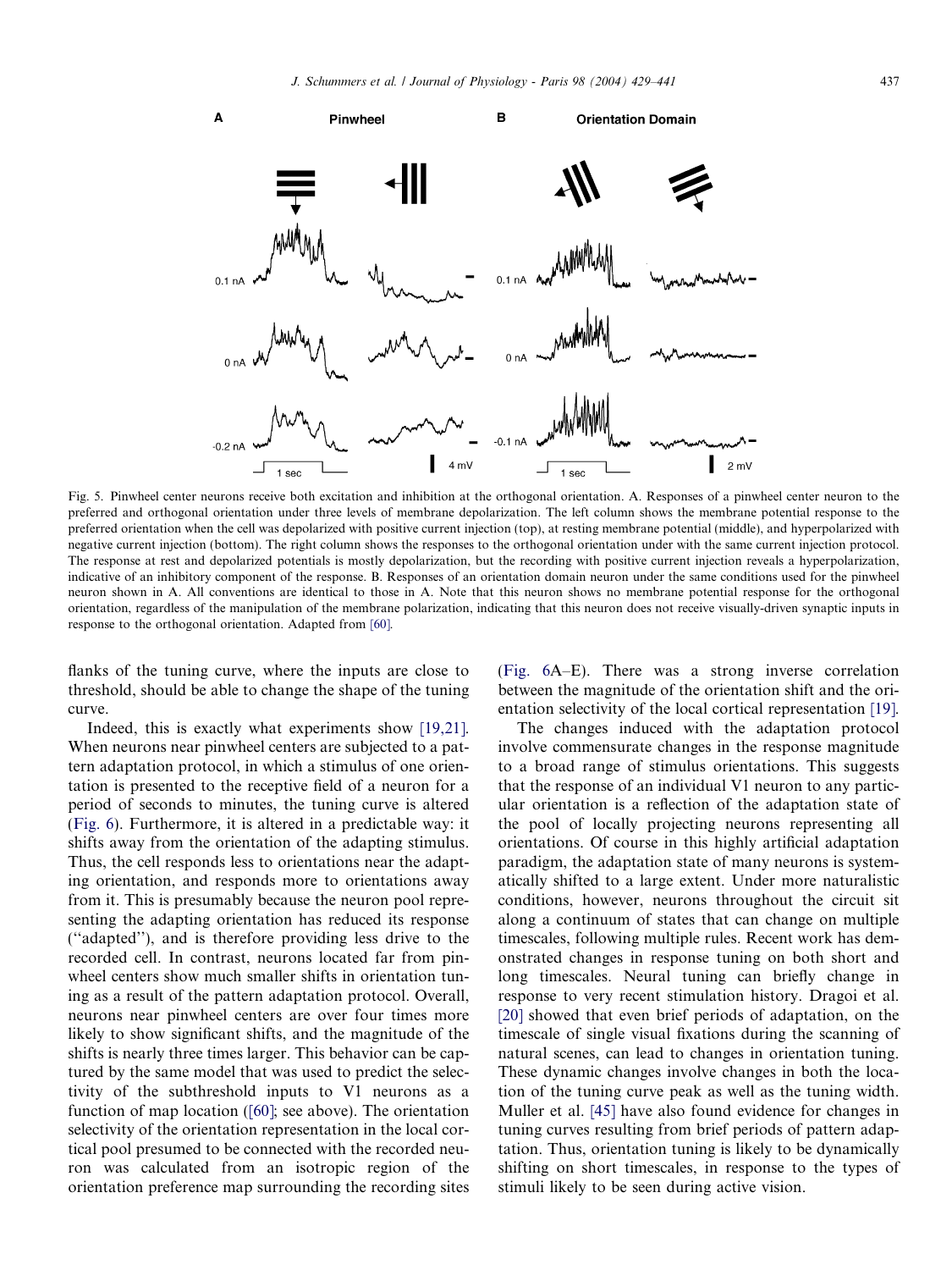<span id="page-9-0"></span>

Fig. 6. Adaptation-induced tuning curve shifts depend on the orientation composition of the local cortical circuit. A,B. Orientation map locations (A), and histograms of the orientation composition of the putative local input region (B), estimated from the circles shown in A, for three neurons. C. Tuning curves for three neurons, recorded from the locations indicated in A, before (blue) and after (red) the pattern adaptation protocol. The top neuron, with homogeneous local inputs, shows no shift in tuning, whereas the bottom neuron, located near a pinwheel center, shows a clear shift away from the adapting orientation (green arrows). D. Scatter plot, demonstrating that neurons located in regions of the orientation map with more local heterogeneity (as quantified by the orientation distribution index, ODI) show much larger tuning curve shifts after the adaptation paradigm. E. Scatter plot of the change in magnitude of responses to stimulus orientations near to the adapting orientation (blue), and orientations, on the far flank of the tuning curve (red), far from the adapting orientation. Responses to near orientations are suppressed, whereas responses to far orientations are enhanced, demonstrating that the tuning curve shifts result from an active process, rather than a simple diminution of responses near the adapting orientation. Adapted from [\[19\]](#page-11-0).

There is also evidence, from several recent studies, of more prolonged changes in tuning characteristics, resulting from more long-term, repetitive stimulus patterns. Using a stimulus protocol known to induce synaptic plasticity in vitro, Yao and Dan [\[75\]](#page-12-0) found that a conditioning paradigm can induce shifts in the tuning curves of V1 neurons lasting  $\sim$ 30 minutes. Using an electrical stimulation paradigm, Schuett et al. [\[59\]](#page-12-0) demonstrated that the structure of the orientation preference map can also be reliably shifted for periods up to several hours. There is also recent data to suggest that sensory learning paradigms in awake

animals can change tuning curve properties of V1 neurons [\[58\]](#page-12-0). Thus, there is evidence that there are complex changes in the tuning curve properties on multiple timescales that are continually changing the state of the activity across the cortical network. Only in the context of the circuit as a whole can the variability and dynamics of the responses of individual neurons make sense.

There is direct evidence that the current state of the cortical network can have a dramatic influence on the responses of individual neurons. Using fast imaging of population membrane potential with voltage sensitive dyes,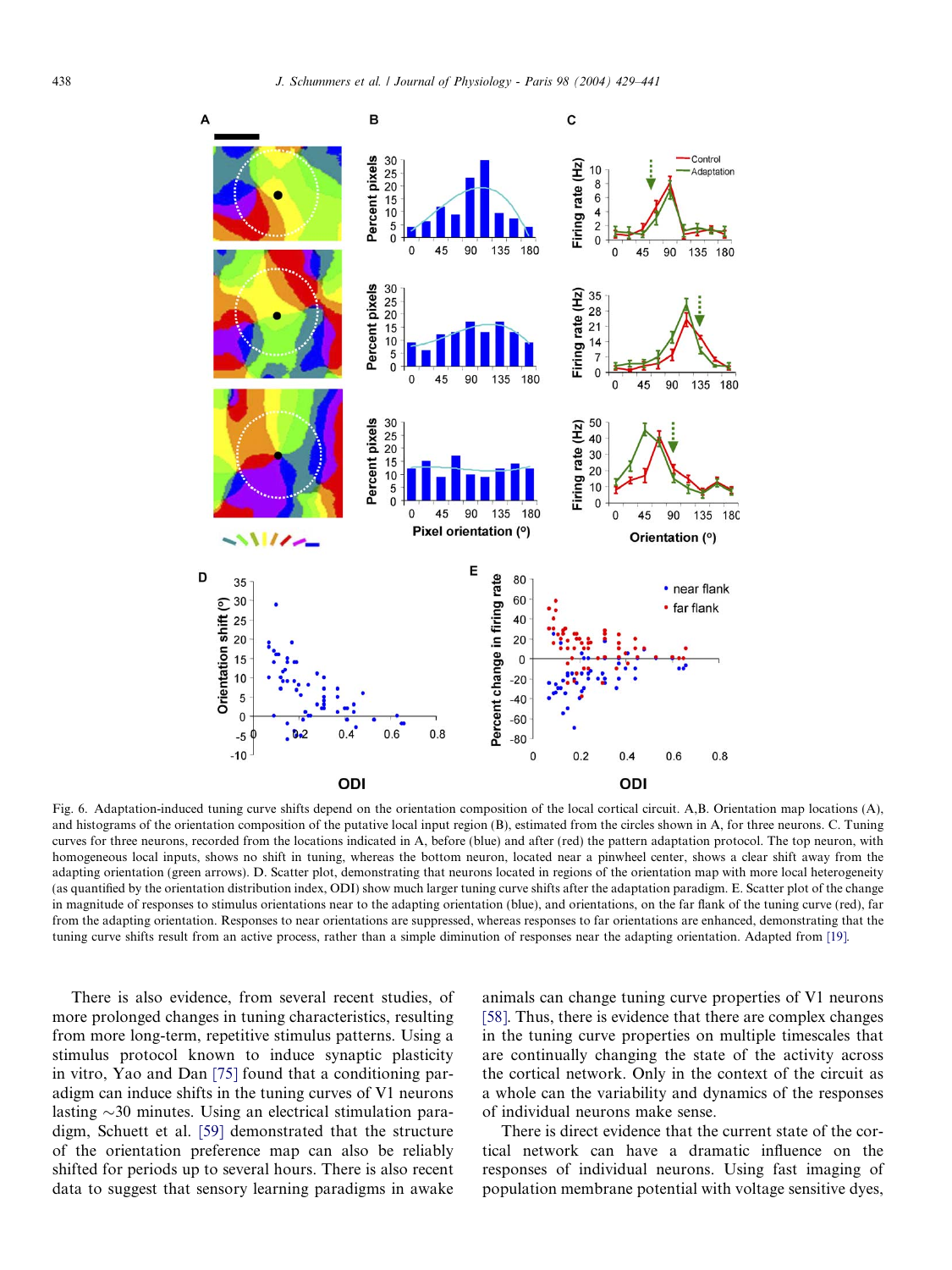<span id="page-10-0"></span>it has been demonstrated that cortical networks often spontaneously approach states similar to orientation maps [\[3,35\].](#page-11-0) Furthermore, the variability of responses of individual cells is in part attributable to cortical states across broad regions of the network [\[4\].](#page-11-0) The spontaneous activity of neurons can also reflect the functional circuit of which the neuron is a part [\[3,35\].](#page-11-0)

## 4.4. Computational models of orientation tuning

As described above, there is mounting evidence that there is substantial diversity in the orientation tuning properties of V1 neurons. This fact poses significant problems for most models of the synaptic mechanisms responsible for orientation tuning. Most models try to produce an "average" V1 tuning curve, rather than the whole range of tuning curves observed in V1 neurons. These models are generally created to describe the mechanism for orientation tuning—the underlying assumption is that there is low variability in the orientation tuning properties. Correspondingly, the orientation tuning of the inputs to all neurons is generally identical. But, as discussed above, the inputs vary depending on location in the orientation map. Recently, models have been proposed that explicitly incorporate the pinwheel structure of the orientation map with spatially isotropic inputs [\[34,43\]](#page-11-0). Such models replicate several of the features of the tuning curves seen experimentally, including a broad range of tuning sharpness and variability in the role of inhibition in sharpening tuning at different map locations. As more studies describe the details of which tuning characteristics are variable, and which are constant, across different cortical locations, such models will be important in constraining our thinking about the mechanisms involved in shaping cortical responses. In this way, models can play an important role in bridging the gap between individual neurons and network interactions, which can be difficult without a clear analytical framework.

#### 5. Discussion and conclusions

The goal of this review has been to highlight recent work aimed at understanding the response properties of individual neurons within the context of their cortical network.

We have proposed a simple model of the inputs to V1 neurons to estimate the functional characteristics of the inputs to different sites in the orientation preference map. The model proposes that, regardless of map position, a large portion of the inputs to V1 neurons arise from a small isotropic region of cortical space. This model is supported by anatomical data, and provides a good explanation of the experimental data.

This model is of course over-simplified. As mentioned above, there may be dramatic differences in the nature and integration of inputs in different cortical layers. Neurons in each layer receive a distinct complement of inputs, and so

it is not surprising that there are marked differences in the orientation tuning properties from layer to layer [\[53\]](#page-12-0). However, these differences have been averaged out in the analysis presented here. On one hand, such simplification highlights the robustness of the differences seen despite the smearing that comes with averaging, and on the other hand this points out that more work needs to be done to understand the complexities of synaptic integration in the cortex.

The influence of the local map structure on subthreshold responses is an important step towards understanding the impact of surrounding cortical networks on the response properties of individual V1 neurons. However, as mentioned above, there are many other factors that can shape the nature and integration of inputs by individual neurons. New approaches that combine imaging techniques to describe the behavior of large circuits with single neuron recordings have been demonstrated to be an important starting point in creating a more comprehensive integrated description of orientation tuning in V1 at several levels of description. As imaging techniques are refined, and potentially new methods, perhaps incorporating genetic tools are developed, the different levels of description may be brought even closer together.

The simplified model of integration of inputs relative to the orientation preference map outlined above will need to be elaborated to incorporate many other features of the functional organization in V1. One prominent simplification is that we have only considered orientation preference, at the expense of many other stimulus features to which V1 neurons are tuned. V1 neurons are selective for retinal position, eye of presentation, spatial frequency, direction of movement, disparity, length, and perhaps more stimulus features. Of these, there are orderly maps of at least retinotopy, ocular dominance, spatial frequency, and direction [\[77,78\].](#page-12-0) Some of these are likely to be emergent cortical phenomena (direction, length), whereas others are clearly delineated by the pattern of thalamocortical afferents (retinotopy, ocular dominance). Regardless of these aspects, each of these features must be encoded, to some extent, in the spatial pattern of synaptic inputs. It will therefore be interesting to test how these tuning parameters relate to local circuits. In fact, some of the variance that is unexplained by our simple circular model of orientation integration probably relates to the unknown position of our neurons in these other circuits. Ultimately, one would like to construct a model of the functional wiring rules along all of these dimensions. Presumably, the subthreshold response of any V1 neuron to any arbitrary stimulus could be well predicted by its position in the circuits that compute each of these (and maybe more) features.

### References

[1] J.S. Anderson, M. Carandini, D. Ferster, Orientation tuning of input conductance, excitation, and inhibition in cat primary visual cortex, J. Neurophysiol. 84 (2000) 909–926.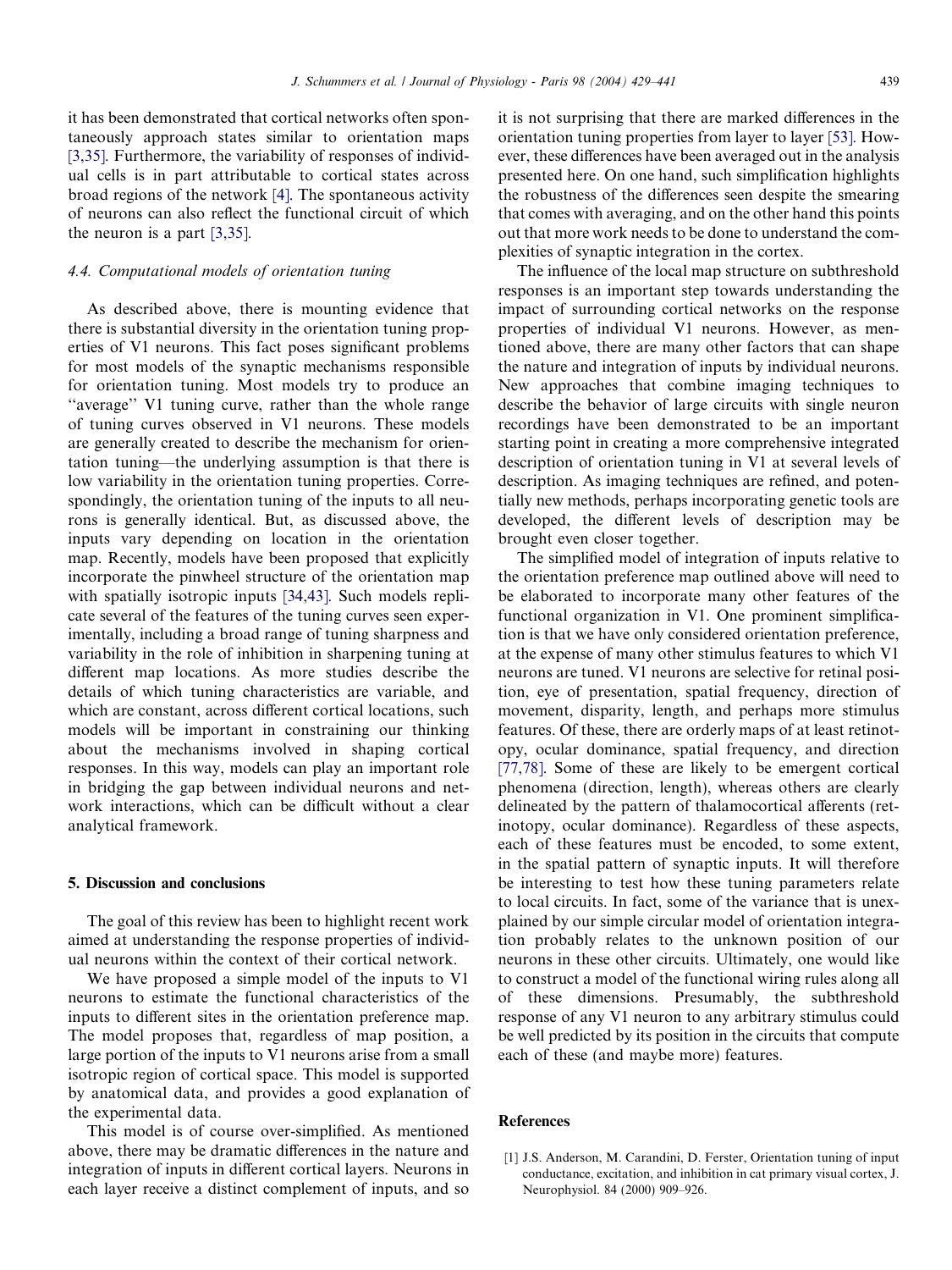- <span id="page-11-0"></span>[2] A. Angelucci, J.B. Levitt, E.J. Walton, J.M. Hupe, J. Bullier, J.S. Lund, Circuits for local and global signal integration in primary visual cortex, J. Neurosci. 22 (2002) 8633–8646.
- [3] A. Arieli, D. Shoham, R. Hildesheim, A. Grinvald, Coherent spatiotemporal patterns of ongoing activity revealed by real-time optical imaging coupled with single-unit recording in the cat visual cortex, J. Neurophysiol. 73 (1995) 2072–2093.
- [4] A. Arieli, A. Sterkin, A. Grinvald, A. Aertsen, Dynamics of ongoing activity: explanation of the large variability in evoked cortical responses, Science 273 (1996) 1868–1871.
- [5] R. Azouz, C.M. Gray, Dynamic spike threshold reveals a mechanism for synaptic coincidence detection in cortical neurons in vivo, Proc. Natl. Acad. Sci. USA 97 (2000) 8110–8115.
- [6] R. Azouz, C.M. Gray, Adaptive coincidence detection and dynamic gain control in visual cortical neurons in vivo, Neuron 37 (2003) 513– 523.
- [7] R. Ben-Yishai, R.L. Bar-Or, H. Sompolinsky, Theory of orientation tuning in visual cortex, Proc. Natl. Acad. Sci. USA 92 (1995) 3844– 3848.
- [8] G.G. Blasdel, Orientation selectivity, preference, and continuity in monkey striate cortex, J. Neurosci. 12 (1992) 3139–3161.
- [9] T. Bonhoeffer, A. Grinvald, Iso-orientation domains in cat visual cortex are arranged in pinwheel-like patterns, Nature 353 (1991) 429– 431.
- [10] L.J. Borg-Graham, C. Monier, Y. Fregnac, Visual input evokes transient and strong shunting inhibition in visual cortical neurons, Nature 393 (1998) 369–373.
- [11] W.H. Bosking, Y. Zhang, B. Schofield, D. Fitzpatrick, Orientation selectivity and the arrangement of horizontal connections in tree shrew striate cortex, J. Neurosci. 17 (1997) 2112–2127.
- [12] M. Carandini, D. Ferster, Membrane potential and firing rate in cat primary visual cortex, J. Neurosci. 20 (2000) 470–484.
- [13] J.M. Crook, U.T. Eysel, Gaba-induced inactivation of functionally characterized sites in cat visual cortex (area 18): effects on orientation tuning, J. Neurosci. 12 (1992) 1816–1825.
- [14] J.M. Crook, Z.F. Kisvarday, U.T. Eysel, Gaba-induced inactivation of functionally characterized sites in cat striate cortex: effects on orientation tuning and direction selectivity, Vis. Neurosci. 14 (1997) 141–158.
- [15] J.M. Crook, Z.F. Kisvarday, U.T. Eysel, Evidence for a contribution of lateral inhibition to orientation tuning and direction selectivity in cat visual cortex: reversible inactivation of functionally characterized sites combined with neuroanatomical tracing techniques, Eur. J. Neurosci. 10 (1998) 2056–2075.
- [16] A. Das, C.D. Gilbert, Topography of contextual modulations mediated by short-range interactions in primary visual cortex, Nature 399 (1999) 655–661.
- [17] R.J. Douglas, C. Koch, M. Mahowald, K.A. Martin, H.H. Suarez, Recurrent excitation in neocortical circuits, Science 269 (1995) 981–985.
- [18] R.J. Douglas, K.A. Martin, A functional microcircuit for cat visual cortex, J. Physiol. 440 (1991) 735–769.
- [19] V. Dragoi, C. Rivadulla, M. Sur, Foci of orientation plasticity in visual cortex, Nature 411 (2001) 80–86.
- [20] V. Dragoi, J. Sharma, E.K. Miller, M. Sur, Dynamics of neuronal sensitivity in visual cortex and local feature discrimination, Nat. Neurosci. 5 (2002) 883–891.
- [21] V. Dragoi, J. Sharma, M. Sur, Adaptation-induced plasticity of orientation tuning in adult visual cortex, Neuron 28 (2000) 287–298.
- [22] U.A. Ernst, K.R. Pawelzik, C. Sahar-Pikielny, M.V. Tsodyks, Intracortical origin of visual maps, Nat. Neurosci. 4 (2001) 431–436.
- [23] D. Ferster, Orientation selectivity of synaptic potentials in neurons of cat primary visual cortex, J. Neurosci. 6 (1986) 1284–1301.
- [24] D. Ferster, S. Chung, H. Wheat, Orientation selectivity of thalamic input to simple cells of cat visual cortex, Nature 380 (1996) 249–252.
- [25] D. Ferster, K.D. Miller, Neural mechanisms of orientation selectivity in the visual cortex, Annu. Rev. Neurosci. 23 (2000) 441–471.
- [26] C.D. Gilbert, Laminar differences in receptive field properties of cells in cat primary visual cortex, J. Physiol. 268 (1977) 391–421.
- [27] C.D. Gilbert, A. Das, M. Ito, M. Kapadia, G. Westheimer, Spatial integration and cortical dynamics, Proc. Natl. Acad. Sci. USA 93 (1996) 615–622.
- [28] C.D. Gilbert, T.N. Wiesel, Clustered intrinsic connections in cat visual cortex, J. Neurosci. 3 (1983) 1116–1133.
- [29] C.D. Gilbert, T.N. Wiesel, Functional organization of the visual cortex, Prog. Brain Res. 58 (1983) 209–218.
- [30] J.A. Hirsch, J.M. Alonso, R.C. Reid, L.M. Martinez, Synaptic integration in striate cortical simple cells, J. Neurosci. 18 (1998) 9517– 9528.
- [31] J.A. Hirsch, C.A. Gallagher, J.M. Alonso, L.M. Martinez, Ascending projections of simple and complex cells in layer 6 of the cat striate cortex, J. Neurosci. 18 (1998) 8086–8094.
- [32] D.H. Hubel, T.H. Wiesel, Receptive fields, binocular interaction and functional architecture of the cat's visual cortex, J. Physiol. 160 (1962) 106–154.
- [33] M. Hubener, D. Shoham, A. Grinvald, T. Bonhoeffer, Spatial relationships among three columnar systems in cat area 17, J. Neurosci. 17 (1997) 9270–9284.
- [34] K. Kang, M. Shelley, H. Sompolinsky, Mexican hats and pinwheels in visual cortex, Proc. Natl. Acad. Sci. USA 100 (2003) 2848–2853.
- [35] T. Kenet, D. Bibitchkov, M. Tsodyks, A. Grinvald, A. Arieli, Spontaneously emerging cortical representations of visual attributes, Nature 425 (2003) 954–956.
- [36] Z.F. Kisvarday, E. Toth, M. Rausch, U.T. Eysel, Orientation-specific relationship between populations of excitatory and inhibitory lateral connections in the visual cortex of the cat, Cereb. Cortex 7 (1997) 605–618.
- [37] I. Lampl, J.S. Anderson, D.C. Gillespie, D. Ferster, Prediction of orientation selectivity from receptive field architecture in simple cells of cat visual cortex, Neuron 30 (2001) 263–274.
- [38] M.S. Livingstone, D.H. Hubel, Anatomy and physiology of a color system in the primate visual cortex, J. Neurosci. 4 (1984) 309– 356.
- [39] R. Malach, Y. Amir, M. Harel, A. Grinvald, Relationship between intrinsic connections and functional architecture revealed by optical imaging and in vivo targeted biocytin injections in primate striate cortex, Proc. Natl. Acad. Sci. USA 90 (1993) 10469–10473.
- [40] P.E. Maldonado, I. Godecke, C.M. Gray, T. Bonhoeffer, Orientation selectivity in pinwheel centers in cat striate cortex, Science 276 (1997) 1551–1555.
- [41] K.A. Martin, Microcircuits in visual cortex, Curr. Opin. Neurobiol. 12 (2002) 418–425.
- [42] L.M. Martinez, J.M. Alonso, R.C. Reid, J.A. Hirsch, Laminar processing of stimulus orientation in cat visual cortex, J. Physiol. 540 (2002) 321–333.
- [43] D. McLaughlin, R. Shapley, M. Shelley, D.J. Wielaard, A neuronal network model of macaque primary visual cortex (v1): orientation selectivity and dynamics in the input layer 4calpha, Proc. Natl. Acad. Sci. USA 97 (2000) 8087–8092.
- [44] C. Monier, F. Chavane, P. Baudot, L.J. Graham, Y. Fregnac, Orientation and direction selectivity of synaptic inputs in visual cortical neurons: a diversity of combinations produces spike tuning, Neuron 37 (2003) 663–680.
- [45] J.R. Muller, A.B. Metha, J. Krauskopf, P. Lennie, Rapid adaptation in visual cortex to the structure of images, Science 285 (1999) 1405– 1408.
- [46] S. Nelson, L. Toth, B. Sheth, M. Sur, Orientation selectivity of cortical neurons during intracellular blockade of inhibition, Science 265 (1994) 774–777.
- [47] S.B. Nelson, Cortical microcircuits: diverse or canonical?, Neuron 36 (2002) 19–27.
- [48] X. Pei, T.R. Vidyasagar, M. Volgushev, O.D. Creutzfeldt, Receptive field analysis and orientation selectivity of postsynaptic potentials of simple cells in cat visual cortex, J. Neurosci. 14 (1994) 7130–7140.
- [49] S.C. Rao, L.J. Toth, M. Sur, Optically imaged maps of orientation preference in primary visual cortex of cats and ferrets, J. Comp. Neurol. 387 (1997) 358–370.